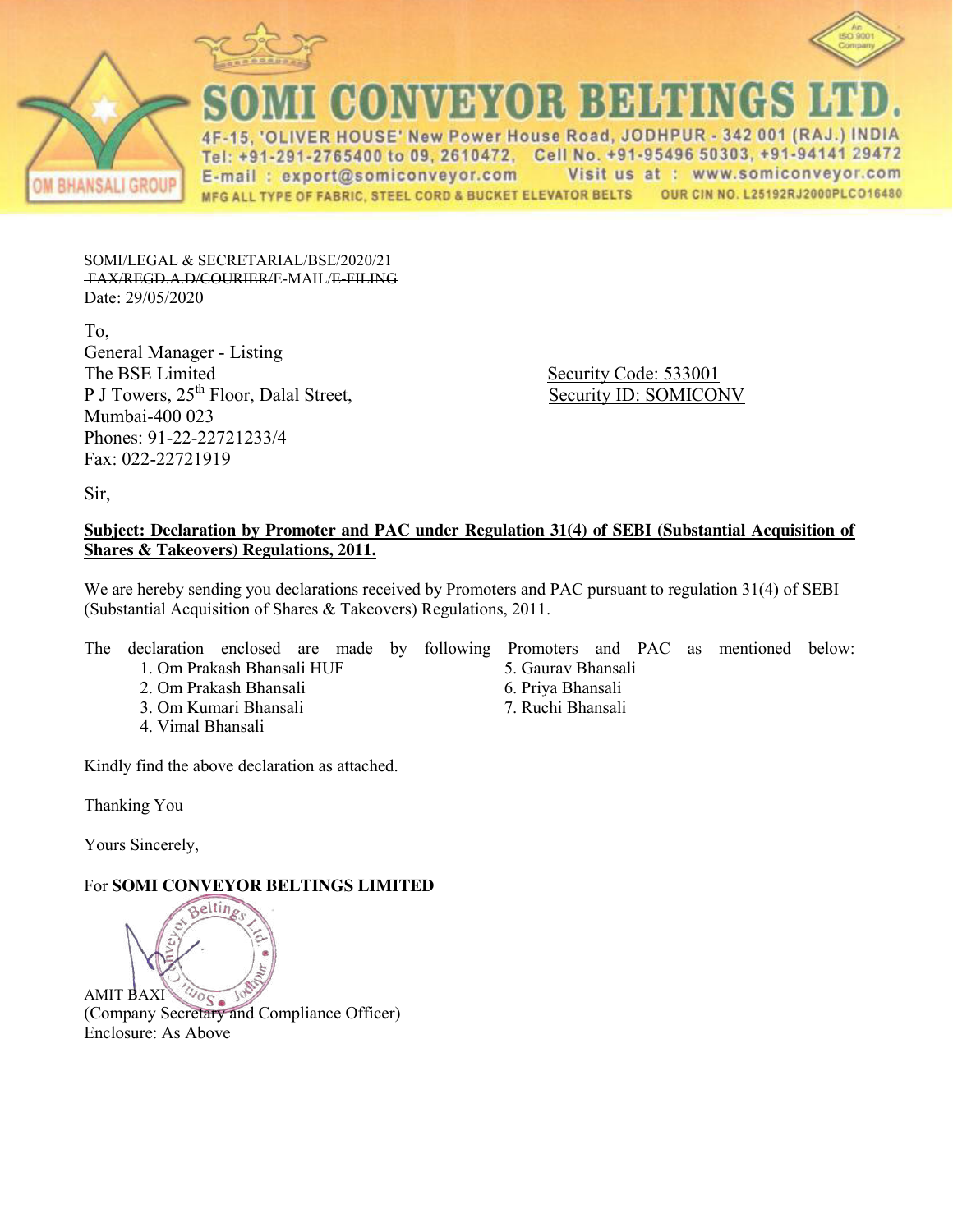

A BHANSALI GROUP



**MEXICO 1: 1:4 DE MEDIA** 

'OLIVER HOUSE' New Power House Road, JODHPUR - 342 001 (RAJ.) INDIA Tel: +91-291-2765400 to 09, 2610472, Cell No. +91-95496 50303, +91-94141 29472 E-mail: export@somiconveyor.com Visit us at : www.somiconveyor.com MFG ALL TYPE OF FABRIC, STEEL CORD & BUCKET ELEVATOR BELTS OUR CIN NO. L25192RJ2000PLCO16480

 $29^{th}$  May, 2020

General Manager- Listing, BSE LIMITED Phiroze Jeejeebhoy Towers Dalal Street Mumbai -400 023 Email: corp.relations@bseindia.com

Dear Sir/ Madam,

#### **REG: Declaration under Regulation 31(4) of SEBI (Substantial Acquisition of Shares &Takeovers) Regulations, 2011.**

In terms of regulation 31(4) of SEBI (Substantial Acquisition of Shares & Takeovers) Regulations, 2011 as inserted by the SEBI (Substantial Acquisition of Shares and Takeovers) (Second Amendment) Regulations, 2019 on 29/07/2019, we hereby declare that we promoters hold collectively 6955787 Equity Shares of Somi Conveyor Beltings Limited as on March 31, 2020 and none of the promoters along with persons acting in concert have made any encumbrance, directly or indirectly, during the financial year ended March 31, 2020.

Request you to take the same on your record.

SinDIRM

Signature of Authorized Signatory Place: Jodhpur Date: 29/05/2020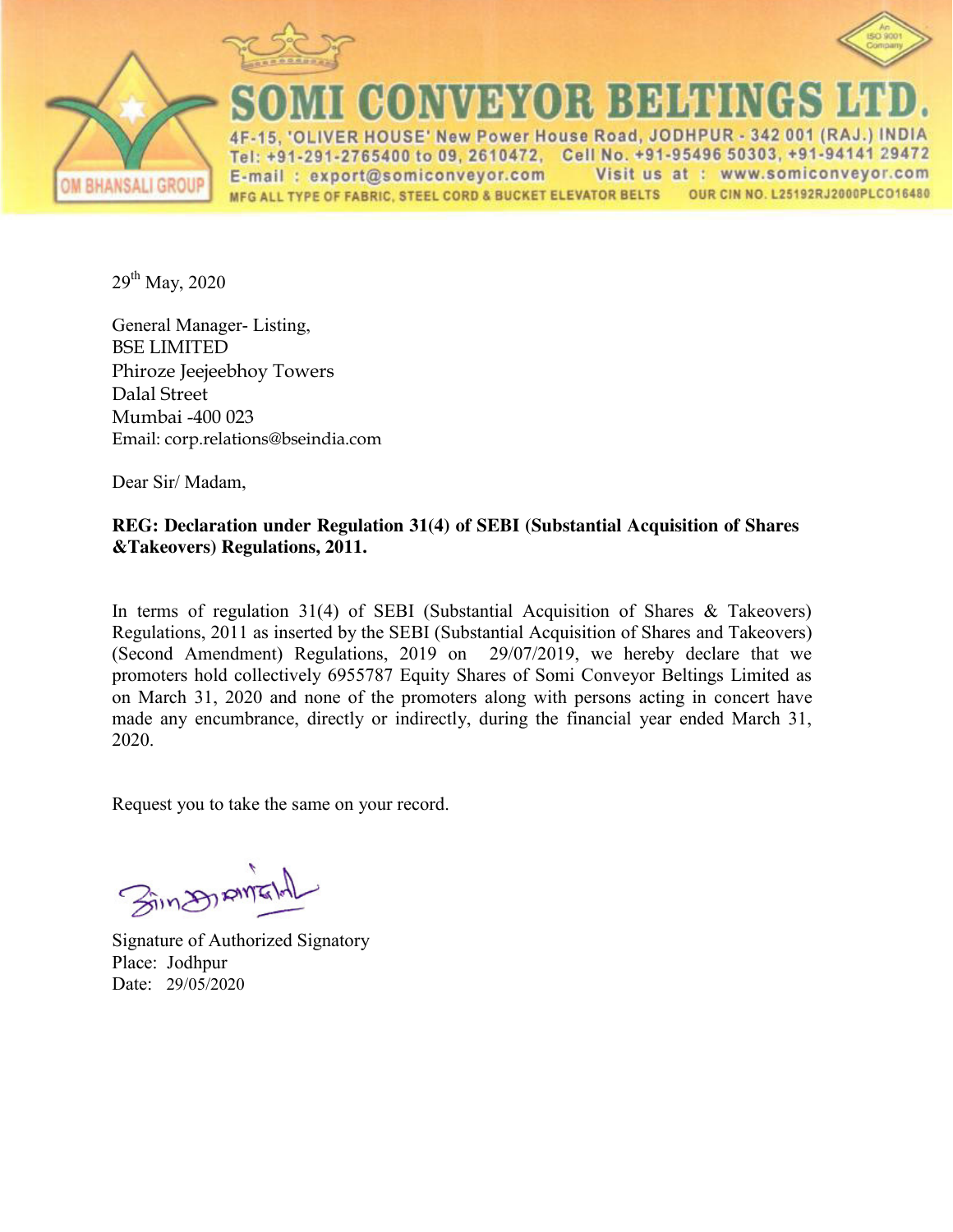| I<br>٦<br>w<br>۰,<br>×. |
|-------------------------|

The General Manager National Stock Exchange of India Ltd Exchange Plaza, Plot No. C/1, G Block, Bandra Kurla Complex, Bandra (East), Mumbai- 400 051 Email: takeover@nse.co.in

The Audit Committee Somi Conveyor Beltings Ltd 4 F-15, Oliver House, NPH Road, Jodhpur

To,

Dear Sir,

#### **REG: Declaration under Regulation 31(4) of SEBI (Substantial Acquisition of Shares & Takeovers) Regulations, 2011.**

Pursuant to the provisions of the Regulation 31(4) of SEBI (Substantial Acquisition of Shares & Takeovers) Regulations, 2011, as inserted by the SEBI (Substantial Acquisition of Shares and Takeovers) (Second Amendment) Regulations, 2019 on 29/07/2019, I hereby declare that I being the promoter of the Company hold **135000** Equity shares of Somi Conveyor Beltings Limited as on March 31, 2020 and have not made any encumbrance, directly or indirectly, during the financial year ended March 31, 2020.

Request you to take the some on record.

SIGN: Singsportant

OM PRAKASH BHANSALI (Karta – Om Prakash Bhansali HUF) Place: JODHPUR Date: 29/052020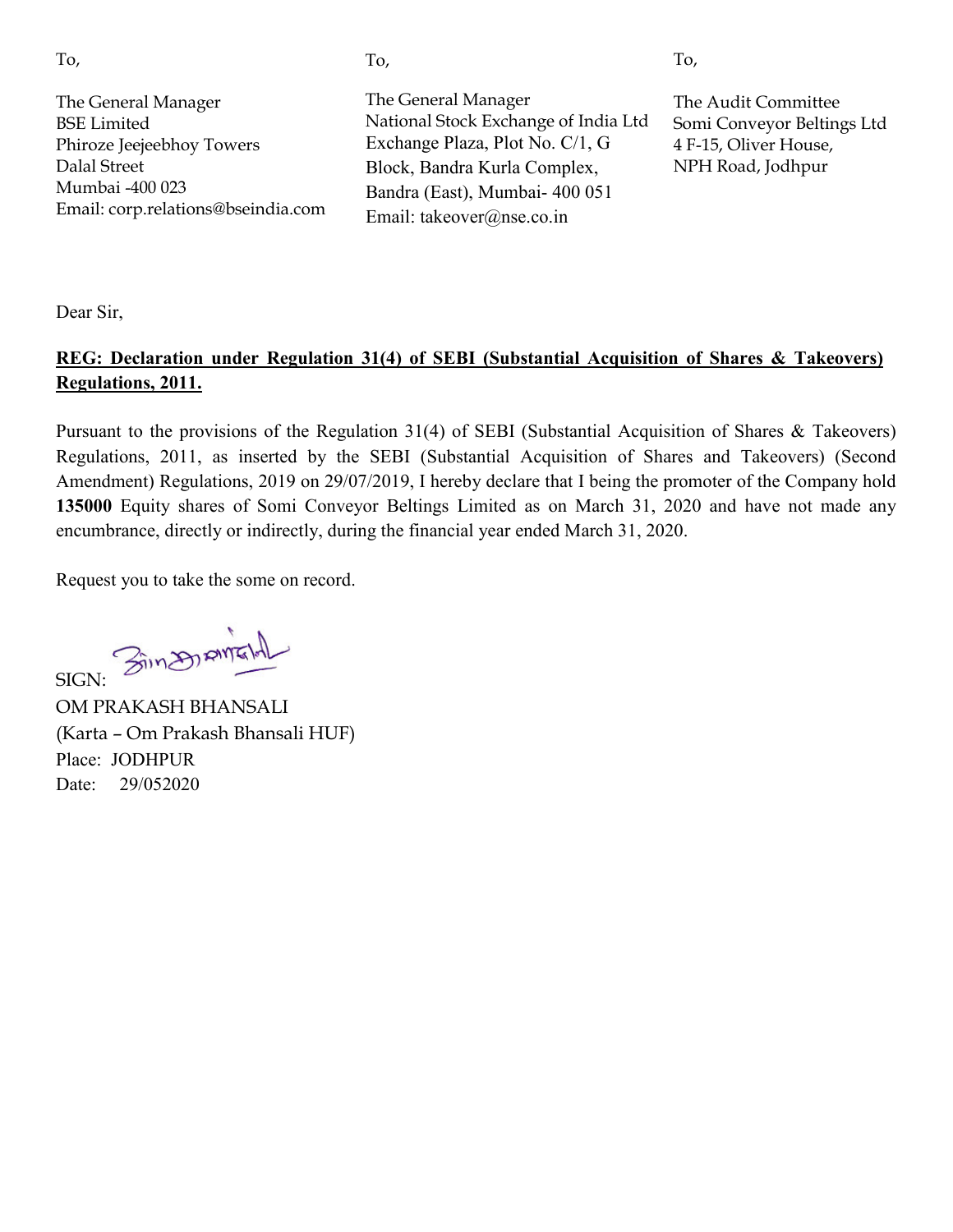To,

The General Manager BSE Limited Phiroze Jeejeebhoy Towers Dalal Street Mumbai -400 023 Email: corp.relations@bseindia.com The General Manager National Stock Exchange of India Ltd Exchange Plaza, Plot No. C/1, G Block, Bandra Kurla Complex, Bandra (East), Mumbai- 400 051 Email: takeover@nse.co.in

The Audit Committee Somi Conveyor Beltings Ltd 4 F-15, Oliver House, NPH Road, Jodhpur

To,

Dear Sir,

# **REG: Declaration under Regulation 31(4) of SEBI (Substantial Acquisition of Shares & Takeovers) Regulations, 2011.**

Pursuant to the provisions of the Regulation 31(4) of SEBI (Substantial Acquisition of Shares & Takeovers) Regulations, 2011, as inserted by the SEBI (Substantial Acquisition of Shares and Takeovers) (Second Amendment) Regulations, 2019 on 29/07/2019, I hereby declare that I being the promoter of the Company hold **4417011** Equity shares of Somi Conveyor Beltings Limited as on March 31, 2020 and have not made any encumbrance, directly or indirectly, during the financial year ended March 31, 2020.

Request you to take the some on record.

SIGN: 3in 201 AMENT

OM PRAKASH BHANSALI Place: JODHPUR Date: 29/05/2020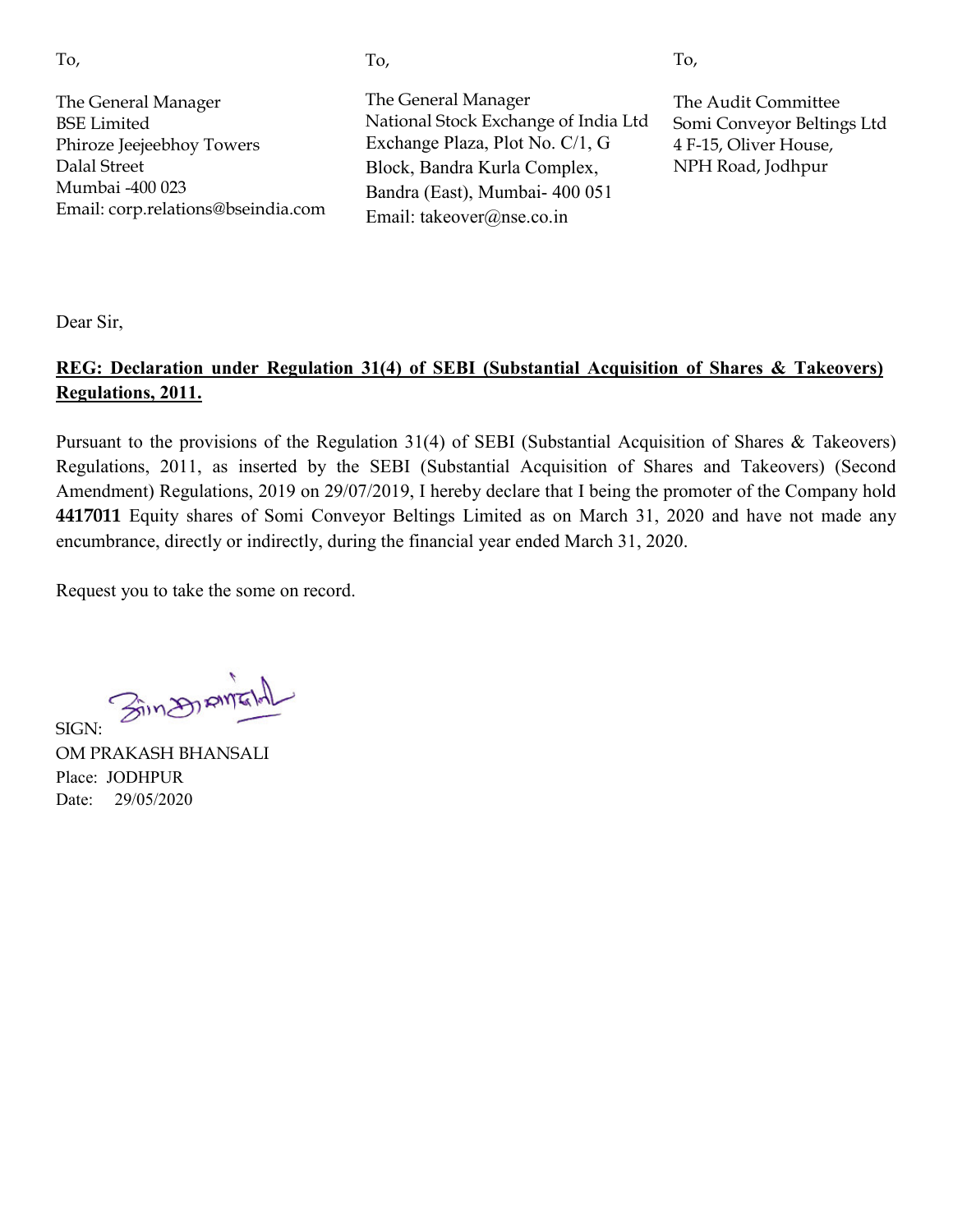| ٦<br>w<br>۰,<br>×. |
|--------------------|

The General Manager National Stock Exchange of India Ltd Exchange Plaza, Plot No. C/1, G Block, Bandra Kurla Complex, Bandra (East), Mumbai- 400 051 Email: takeover@nse.co.in

The Audit Committee Somi i Conveyor Beltings Ltd 4 F-15 15, Oliver House, NPH H Road, Jodhpur

To,

Dear Sir,

### **REG: Declaration under Regulation 31(4) of SEBI (Substantial Acquisition of Shares & Takeovers) Regulations, 2011.**

Pursuant to the provisions of the Regulation  $31(4)$  of SEBI (Substantial Acquisition of Shares & Takeovers) Regulations, 2011, as inserted by the SEBI (Substantial Acquisition of Shares and Takeovers) (Second Amendment) Regulations, 2019 on 29/07/2019, I hereby declare that I being the promoter of the Company hold 1091221 Equity shares of Somi Conveyor Beltings Limited as on March 31, 2020 and have not made any encumbrance, directly or indirectly, during the financial year ended March 31, 2020. The Audit Committee<br>
National Stock Exchange Plaza, Plot No. C/1, G Somi Conveyor Beltin<br>
Exchange Plaza, Plot No. C/1, G 4 F-15, Oliver House,<br>
Block, Bandra Kurla Complex, NPH Road, Jodhpur<br>
Email: takeover@nse.co.in<br>
Em

Request you to take the some on record.

Omkumazi Bhansali.

SIGN: OM KUMARI BHANSALI Place: JODHPUR Date: 29/05/2020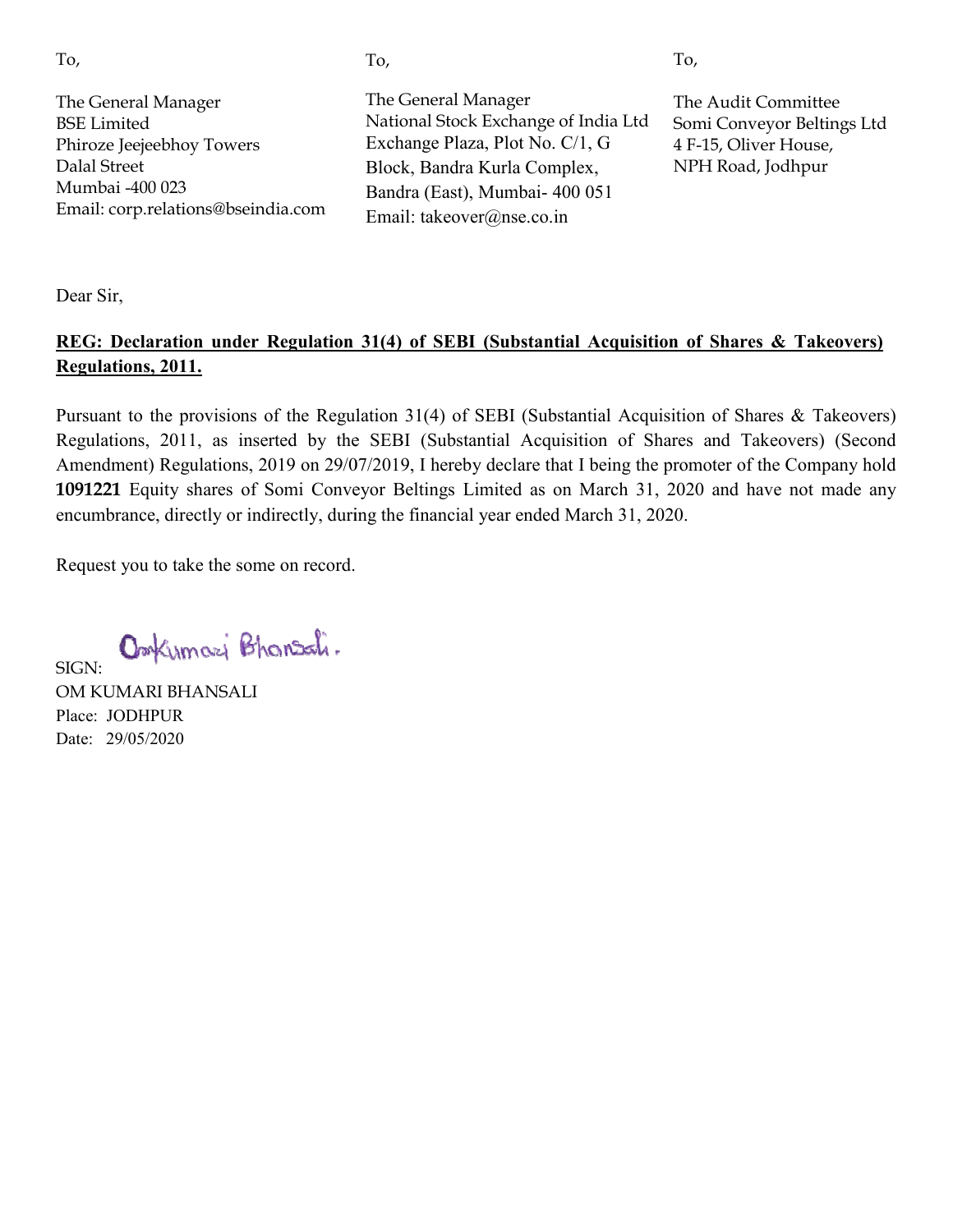To,

The General Manager BSE Limited Phiroze Jeejeebhoy Towers Dalal Street Mumbai -400 023 Email: corp.relations@bseindia.com The General Manager National Stock Exchange of India Ltd Exchange Plaza, Plot No. C/1, G Block, Bandra Kurla Complex, Bandra (East), Mumbai- 400 051 Email: takeover@nse.co.in

The Audit Committee Somi Conveyor Beltings Ltd 4 F-15, Oliver House, NPH Road, Jodhpur

To,

Dear Sir,

#### **REG: Declaration under Regulation 31(4) of SEBI (Substantial Acquisition of Shares & Takeovers) Regulations, 2011.**

Pursuant to the provisions of the Regulation 31(4) of SEBI (Substantial Acquisition of Shares & Takeovers) Regulations, 2011, as inserted by the SEBI (Substantial Acquisition of Shares and Takeovers) (Second Amendment) Regulations, 2019 on 29/07/2019, I hereby declare that I being the promoter of the Company hold **598840** Equity shares of Somi Conveyor Beltings Limited as on March 31, 2020 and have not made any encumbrance, directly or indirectly, during the financial year ended March 31, 2020.

Request you to take the some on record.

SIGN:

VIMAL BHANSALI Place: JODHPUR Date: 29/05/2020

To,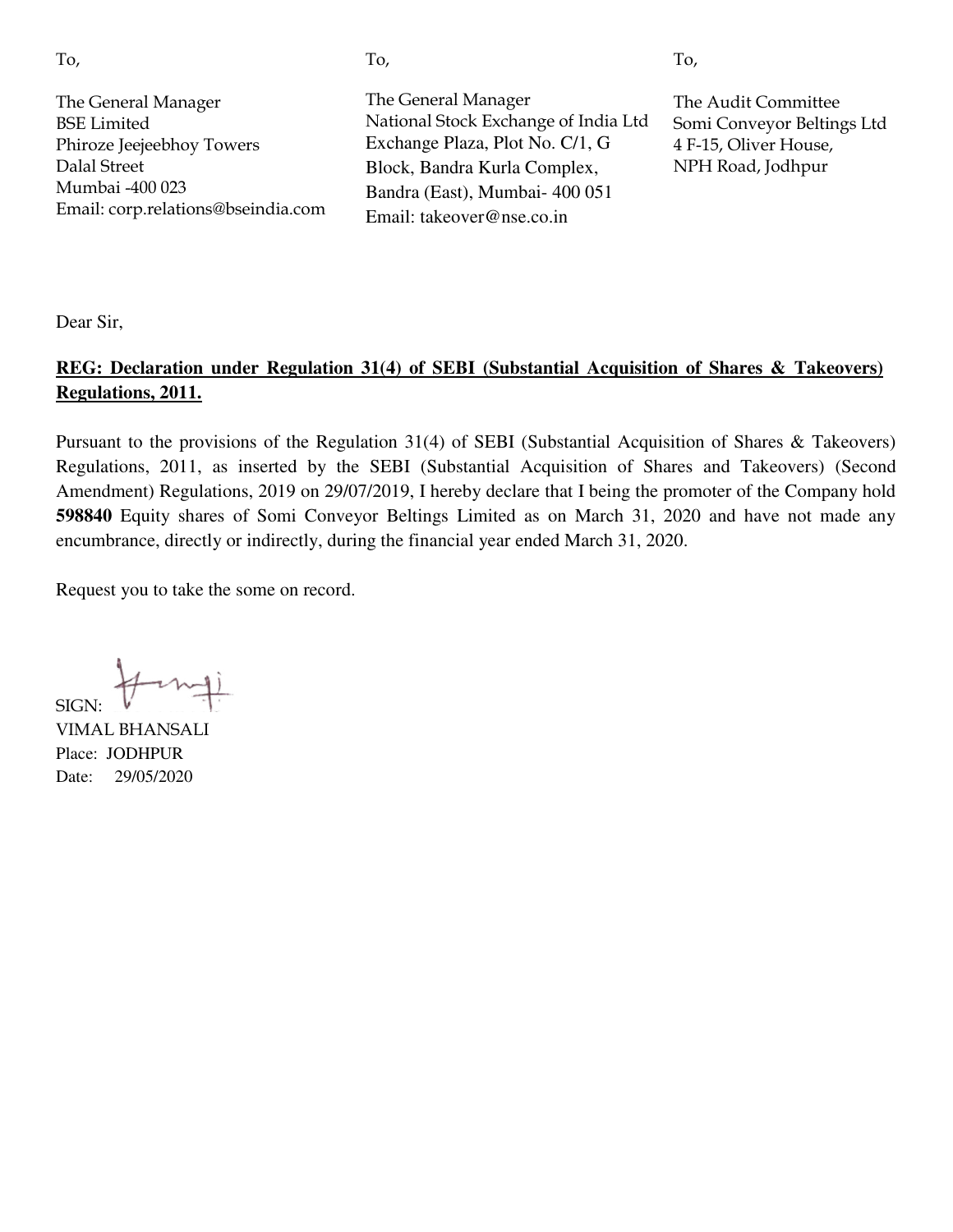| ×<br>٦        |
|---------------|
| w<br>۰,<br>×. |

The General Manager National Stock Exchange of India Ltd Exchange Plaza, Plot No. C/1, G Block, Bandra Kurla Complex, Bandra (East), Mumbai- 400 051 Email: takeover@nse.co.in

The Audit Committee Somi i Conveyor Beltings Ltd 4 F-15 15, Oliver House, NPH H Road, Jodhpur

To,

Dear Sir,

# **REG: Declaration under Regulation 31(4) of SEBI (Substantial Acquisition of Shares & Takeovers) Regulations, 2011.**

Pursuant to the provisions of the Regulation  $31(4)$  of SEBI (Substantial Acquisition of Shares & Takeovers) Regulations, 2011, as inserted by the SEBI (Substantial Acquisition of Shares and Takeovers) (Second Amendment) Regulations, 2019 on 29/07/2019, I hereby declare that I being the promoter of the Company hold **572335** Equity shares of Somi Conveyor Beltings Limited as on March 31, 2020 and have not made any encumbrance, directly or indirectly, during the financial year ended March 31, 2020. The Audit Committee<br>
National Stock Exchange Plata, Plot No. C/1, G<br>
Exchange Plata, Plot No. C/1, G<br>
Block, Bandra Kurla Complex, NPH Road, Jodhpur<br>
Block, Bandra Kurla Complex, NPH Road, Jodhpur<br>
Email: takeover@nse.co.i

Request you to take the some on record.

SIGN: Composed

GAURAV BHANSALI Place: JODHPUR Date: 29/05/2020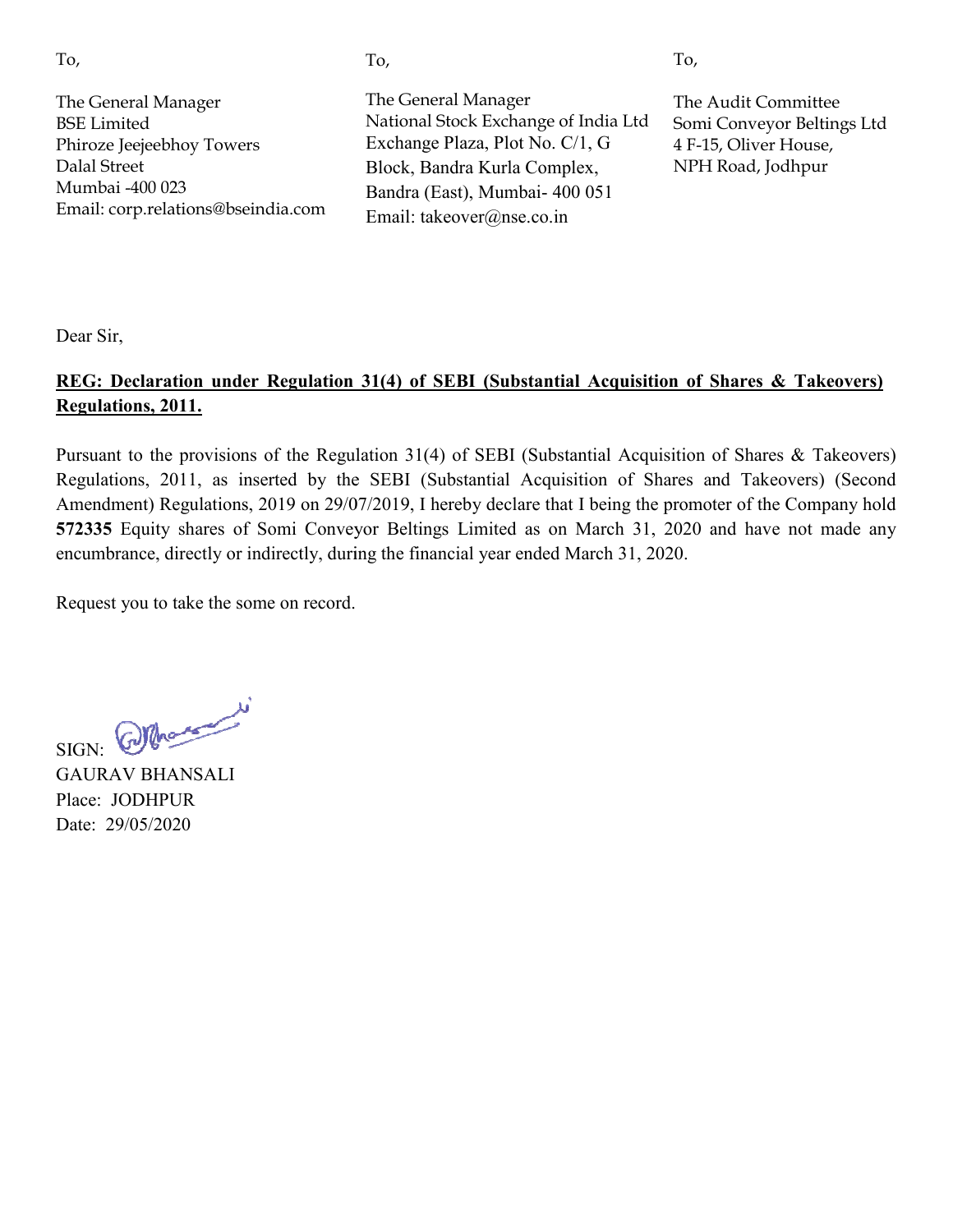| I<br>٦<br>w<br>۰,<br>×. |
|-------------------------|

The General Manager National Stock Exchange of India Ltd Exchange Plaza, Plot No. C/1, G Block, Bandra Kurla Complex, Bandra (East), Mumbai- 400 051 Email: takeover@nse.co.in

The Audit Committee Somi i Conveyor Beltings Ltd 4 F-15 15, Oliver House, NPH H Road, Jodhpur

To,

Dear Sir,

### **REG: Declaration under Regulation 31(4) of SEBI (Substantial Acquisition of Shares & Takeovers) Regulations, 2011.**

Pursuant to the provisions of the Regulation  $31(4)$  of SEBI (Substantial Acquisition of Shares & Takeovers) Regulations, 2011, as inserted by the SEBI (Substantial Acquisition of Shares and Takeovers) (Second Amendment) Regulations, 2019 on 29/07/2019, I hereby declare that I being the promoter of the Company hold 68691 Equity shares of Somi Conveyor Beltings Limited as on March 31, 2020 and have not made any encumbrance, directly or indirectly, during the financial year ended March 31, 2020. The Audit Committee<br>
National Stock Exchange Plaza, Plot No. C/1, G<br>
Exchange Plaza, Plot No. C/1, G<br>
Block, Bandra Kurla Complex,<br>
Block, Bandra Kurla Complex,<br>
Block, Bandra (East), Mumbai- 400 051<br>
Email: takeover@nse.c

Request you to take the some on record.

SIGN: PRIYA BHANSALI Place: JODHPUR Date: 29/05/2020